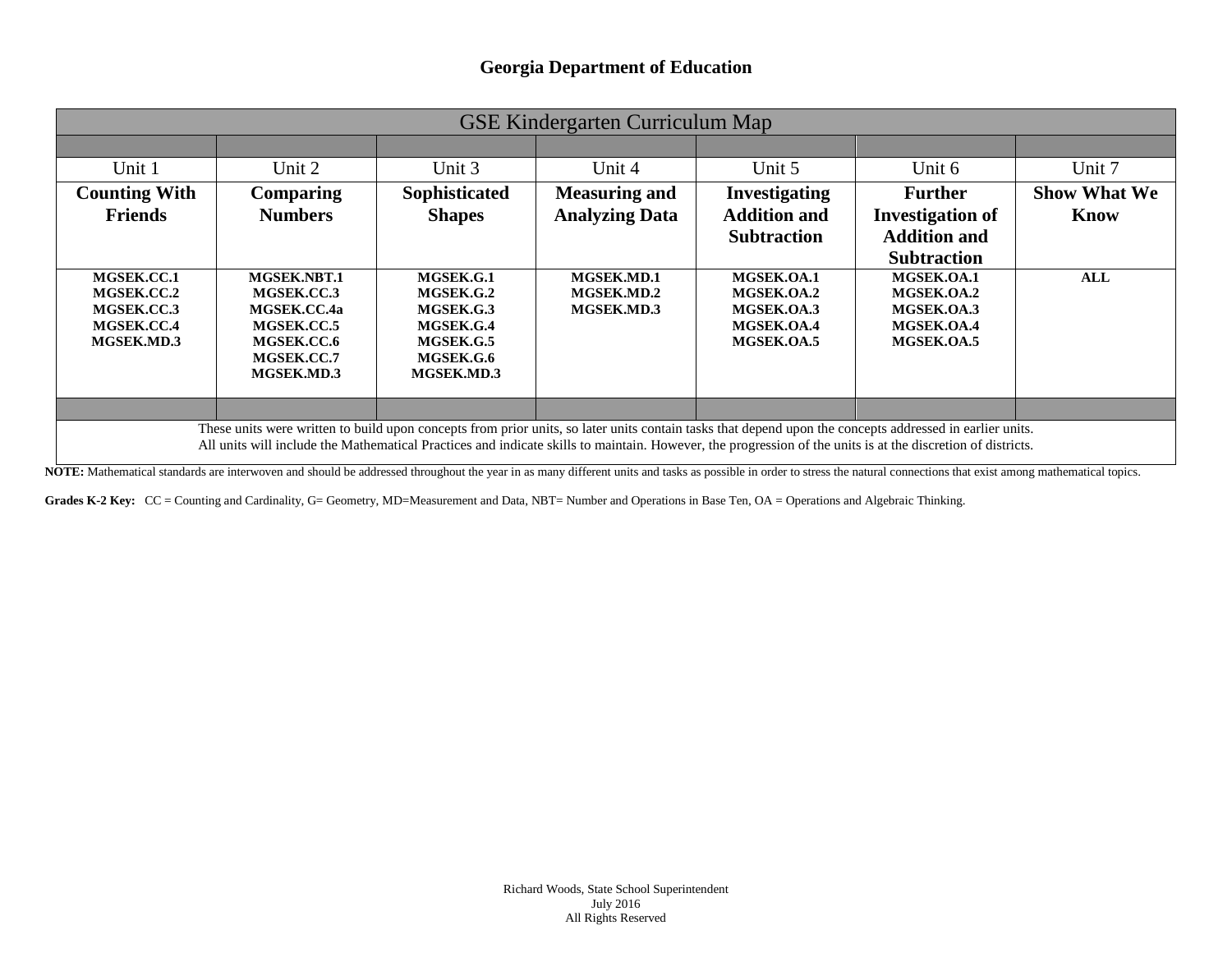## **GSE Kindergarten**

<span id="page-1-0"></span>

| <b>GSE Kindergarten Expanded Curriculum Map</b>                                                    |                                                    |                                                                  |                                                   |  |  |
|----------------------------------------------------------------------------------------------------|----------------------------------------------------|------------------------------------------------------------------|---------------------------------------------------|--|--|
| <b>Standards for Mathematical Practice</b>                                                         |                                                    |                                                                  |                                                   |  |  |
| 1 Make sense of problems and persevere in solving them.<br>2 Reason abstractly and quantitatively. |                                                    | 5 Use appropriate tools strategically.<br>6 Attend to precision. |                                                   |  |  |
| 3 Construct viable arguments and critique the reasoning of others.                                 |                                                    | 7 Look for and make use of structure.                            |                                                   |  |  |
| 4 Model with mathematics.                                                                          |                                                    | 8 Look for and express regularity in repeated reasoning.         |                                                   |  |  |
|                                                                                                    |                                                    |                                                                  |                                                   |  |  |
| Unit 1                                                                                             | Unit 2                                             | Unit 3                                                           | Unit 4                                            |  |  |
| <b>Counting With Friends</b>                                                                       | <b>Comparing Numbers</b>                           | <b>Sophisticated Shapes</b>                                      | <b>Measuring and Analyzing Data</b>               |  |  |
| Know number names and the count                                                                    | Work with numbers 11-19 to gain                    | <b>Identify and describe shapes (squares,</b>                    | Describe and compare measurable                   |  |  |
| sequence                                                                                           | foundations for place value.                       | circles, triangles, rectangles, hexagons,                        | attributes.                                       |  |  |
| MGSEK.CC.1 Count to 100 by ones and by                                                             | MGSEK.NBT.1 Compose and decompose                  | cubes, cones, cylinders, and spheres).                           | <b>MGSEK.MD.1</b> Describe several measurable     |  |  |
| tens.                                                                                              | numbers from 11 to 19 into ten ones and some       | MGSEK.G.1 Describe objects in the                                | attributes of an object, such as length or        |  |  |
| MGSEK.CC.2 Count forward beginning                                                                 | further ones to understand that these numbers      | environment using names of shapes, and                           | weight. For example, a student may describe       |  |  |
| from a given number within the known                                                               | are composed of ten ones and one, two, three,      | describe the relative positions of these objects                 | a shoe as, "This shoe is heavy! It is also really |  |  |
| sequence (instead of having to begin at 1).                                                        | four, five, six, seven, eight, or nine ones, e.g., | using terms such as above, below, beside, in                     | long!                                             |  |  |
| MGSEK.CC.3 Write numbers from 0 to 20.                                                             | by using objects or drawings, and record each      | front of, behind, and next to.                                   | MGSEK.MD.2 Directly compare two objects           |  |  |
| Represent a number of objects with a written                                                       | composition or decomposition by a drawing or       | MGSEK.G.2 Correctly name shapes                                  | with a measurable attribute in common, to see     |  |  |
| numeral 0-20 (with 0 representing a count of                                                       | equation (e.g., $18 = 10 + 8$ )                    | regardless of their orientations or overall size.                | which object has "more of"/"less of" the          |  |  |
| no objects).                                                                                       | Know number names and the count                    | MGSEK.G.3 Identify shapes as two-                                | attribute, and describe the difference. For       |  |  |
| Count to tell the number of objects.                                                               | sequence.                                          | dimensional (lying in a plane, "flat") or three-                 | example, directly compare the heights of two      |  |  |
| MGSEK.CC.4 Understand the relationship                                                             | MGSEK.CC.3 Write numbers from 0 to 20.             | dimensional ("solid").                                           | children and describe one child as                |  |  |
| between numbers and quantities; connect                                                            | Represent a number of objects with a written       | Analyze, compare, create, and compose                            | taller/shorter.                                   |  |  |
| counting to cardinality.                                                                           | numeral 0-20 (with 0 representing a count of no    | shapes.                                                          | Classify objects and count the number of          |  |  |
| When counting objects, say the<br>a.                                                               | objects).                                          | MGSEK.G. 4 Analyze and compare two- and                          | objects in each category.                         |  |  |
| number names in the standard order.                                                                | Count to tell the number of objects.               | three-dimensional shapes, in different sizes                     | MGSEK.MD.3 Classify objects into given            |  |  |
| pairing each object with one and                                                                   | MGSEK.CC.4 Understand the relationship             | and orientations, using informal language to                     | categories; count the numbers of objects in       |  |  |
| only one number name and each                                                                      | between numbers and quantities; connect            | describe their similarities, differences, parts                  | each category and sort the categories by          |  |  |
| number name with one and only one                                                                  | counting to cardinality.                           | (e.g., number of sides and vertices/"corners")                   | count. <sup>5</sup>                               |  |  |
| object. (one-to-one correspondence)                                                                | When counting objects, say the<br>a.               | and other attributes (e.g., having sides of equal                |                                                   |  |  |
| Understand that the last number<br>b.                                                              | number names in the standard order,                | length).                                                         |                                                   |  |  |
| name said tells the number of                                                                      | pairing each object with one and only              | MGSEK.G. 5 Model shapes in the world by                          |                                                   |  |  |
| objects counted (cardinality). The                                                                 | one number name and each number                    | building shapes from components (e.g., sticks                    |                                                   |  |  |
| number of objects is the same                                                                      | name with one and only one object.                 | and clay balls) and drawing shapes.                              |                                                   |  |  |
| regardless of their arrangement or                                                                 | (one-to-one correspondence)                        | MGSEK.G. 6 Compose simple shapes to                              |                                                   |  |  |
| the order in which they were                                                                       | MGSEK.CC.5 Count to answer 'how many?"             | form larger shapes. For example, "Can you                        |                                                   |  |  |
| counted.                                                                                           | questions.                                         | join these two triangles with full sides                         |                                                   |  |  |
| Understand that each successive<br>$C_{\star}$                                                     | Count to answer "how many?"<br>a.                  | touching to make a rectangle?"                                   |                                                   |  |  |

 $<sup>5</sup>$  Limit category counts to be less than or equal to 10.</sup>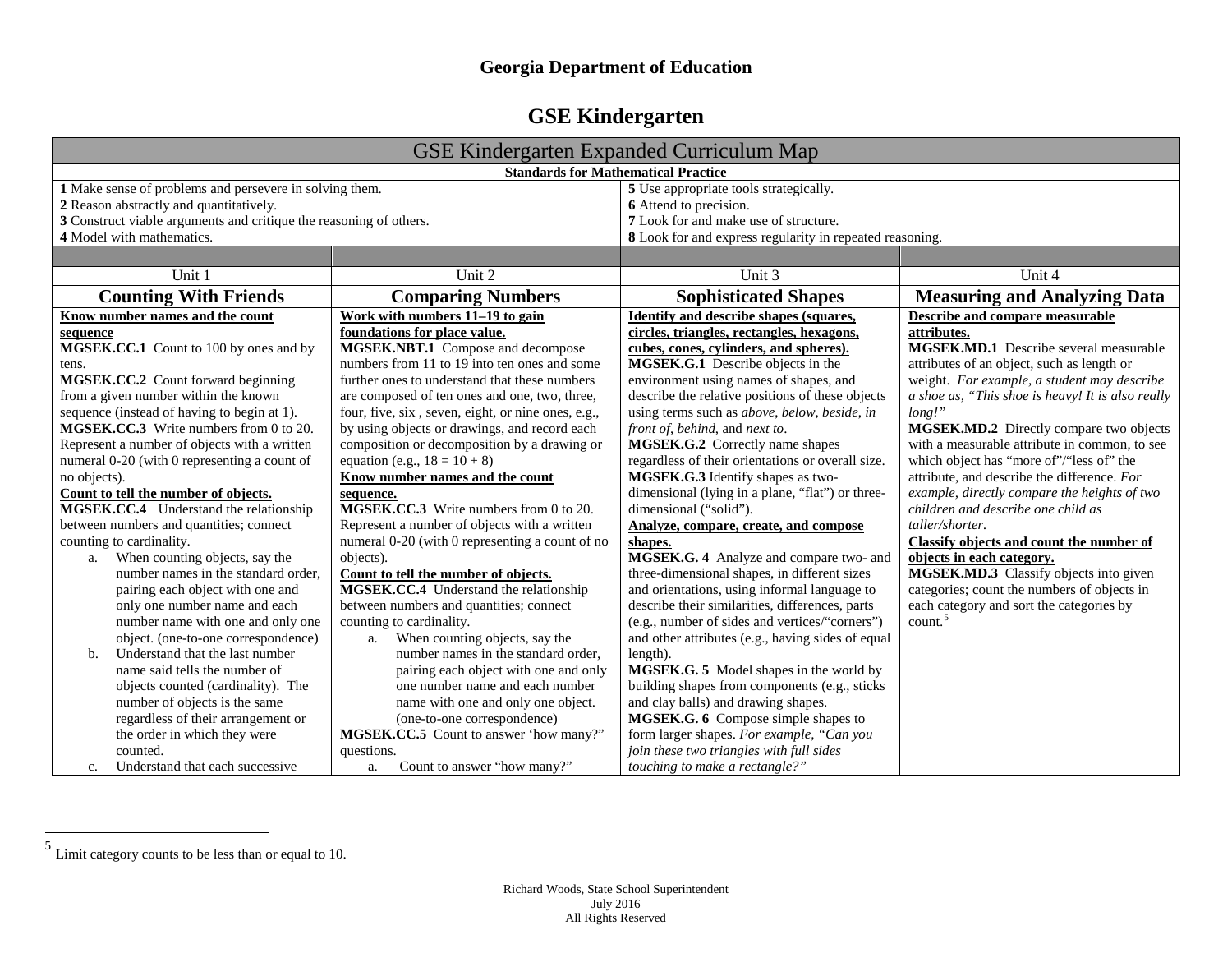## **Georgia Department of Education**

<span id="page-2-0"></span>

| number name refers to a quantity            | questions about as many as 20 things                    | Classify objects and count the number of    |  |
|---------------------------------------------|---------------------------------------------------------|---------------------------------------------|--|
| that is one larger.                         | arranged in a variety of ways (a line, a                | objects in each category.                   |  |
| Classify objects and count the number of    | rectangular array, or a circle), or as                  | MGSEK.MD.3 Classify objects into given      |  |
| objects in each category.                   | many as 10 things in a scattered                        | categories; count the numbers of objects in |  |
| MGSEK.MD.3 Classify objects into given      | configuration.                                          | each category and sort the categories by    |  |
| categories; count the numbers of objects in | Given a number from 1-20, count out                     | count. <sup>4</sup>                         |  |
| each category and sort the categories by    | that many objects.                                      |                                             |  |
| count. <sup>1</sup>                         | Identify and be able to count pennies<br>c.             |                                             |  |
|                                             | within 20. (Use pennies as                              |                                             |  |
|                                             | manipulatives in multiple                               |                                             |  |
|                                             | mathematical contexts.)                                 |                                             |  |
|                                             | Compare numbers.                                        |                                             |  |
|                                             |                                                         |                                             |  |
|                                             | MGSEK.CC.6 Identify whether the number of               |                                             |  |
|                                             | objects in one group is greater than, less than, or     |                                             |  |
|                                             | equal to the number of objects in another group,        |                                             |  |
|                                             | e.g., by using matching and counting                    |                                             |  |
|                                             | strategies. $2$                                         |                                             |  |
|                                             | <b>MGSEK.CC.7</b> Compare two numbers between           |                                             |  |
|                                             | 1 and 10 presented as written numerals.                 |                                             |  |
|                                             | Classify objects and count the number of                |                                             |  |
|                                             | objects in each category.                               |                                             |  |
|                                             | MGSEK.MD.3 Classify objects into given                  |                                             |  |
|                                             | categories; count the numbers of objects in each        |                                             |  |
|                                             | category and sort the categories by count. <sup>3</sup> |                                             |  |
|                                             |                                                         |                                             |  |
|                                             |                                                         |                                             |  |

 $\frac{1}{1}$  Limit category counts to be less than or equal to 10.

 $2$  Include groups with up to ten objects.

<sup>&</sup>lt;sup>3</sup> Limit category counts to be less than or equal to 10.

 $4$  Limit category counts to be less than or equal to 10.